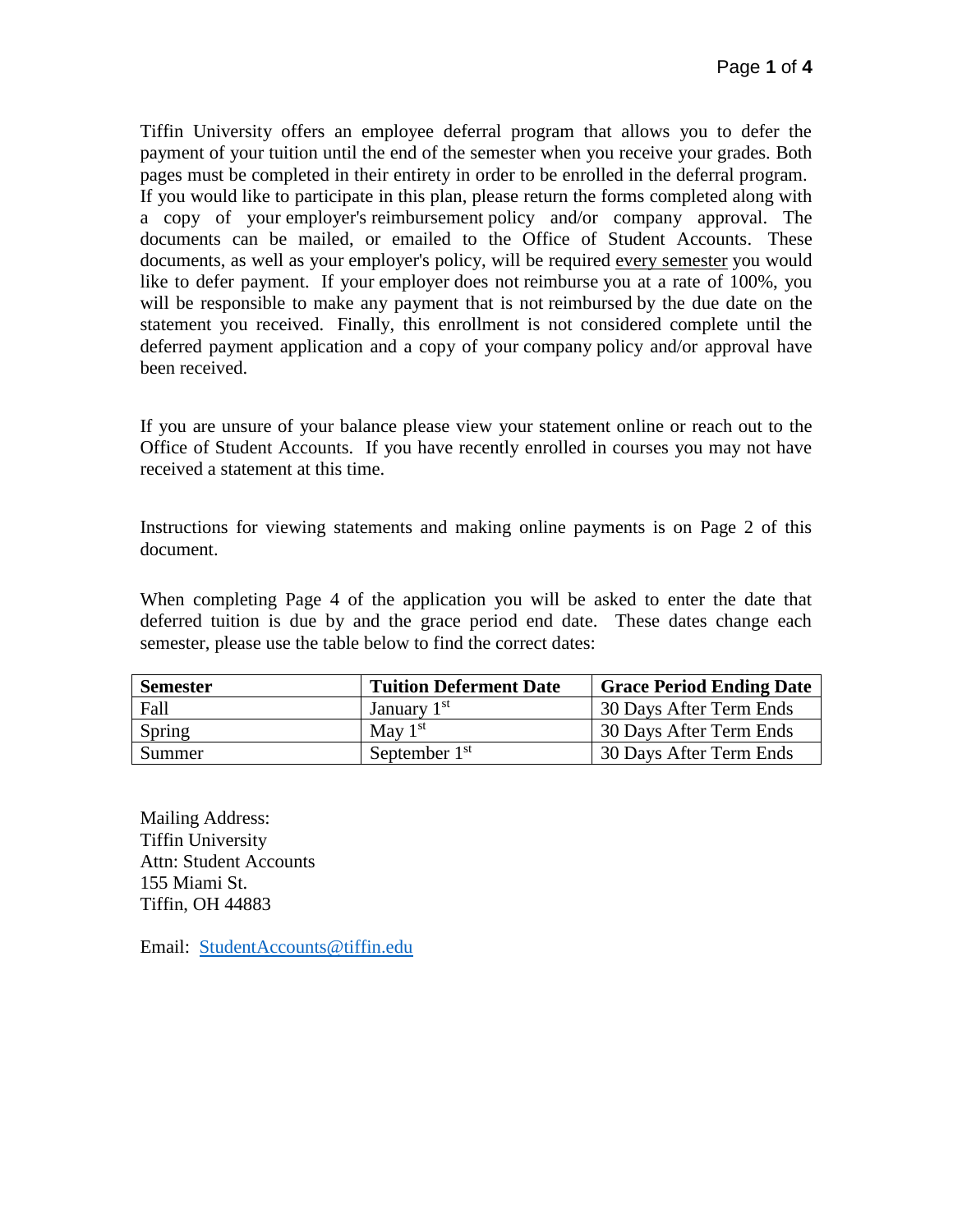## **Your Online Account**

You will access your student account online through the [Self-Service](https://selfservice.tiffin.edu/selfservice/home.aspx) page.

Log into your account if you have not already done so. Select the **"Finances"** tab at the top of the page and select **"Make a payment."**

## • **To view a statement**

- On the left side of the screen select "Statements" from the list of options
- To view your current balance select the most recent statement
- Statements are updated the first week of each month for students with a balance

## • **To make a payment**

- While in your account "Overview" select "Make Payment" at the bottom right of the screen
- If you are on a payment plan there will be two boxes auto-filled with amounts, the "Student Account Balance" box and the "Installment Payment" box. There will be an "x" next to the amount filled in for the "Student Account Balance", select the "x" to zero out that box so that you are only paying your installment balance. If you are not on the payment plan you can change the amount in the "Student Account Balance" box.
- Once you have entered the amount that you want to pay, click "Continue" and complete the "Checkout" process

*\*When completing the checkout process you will have two payment options: Credit/Debit card and Electronic Check. Credit and debit card transactions will have a convenience fee added before the transaction is completed. The fee is 2.75% for domestic cards and 4.25% for international cards. Electronic checks do NOT have a fee associated with the transaction, but can only be made from a United States bank account. For students who want to pay by electronic check or ACH from an international account, please contact the Office of Student Accounts for additional payment options.*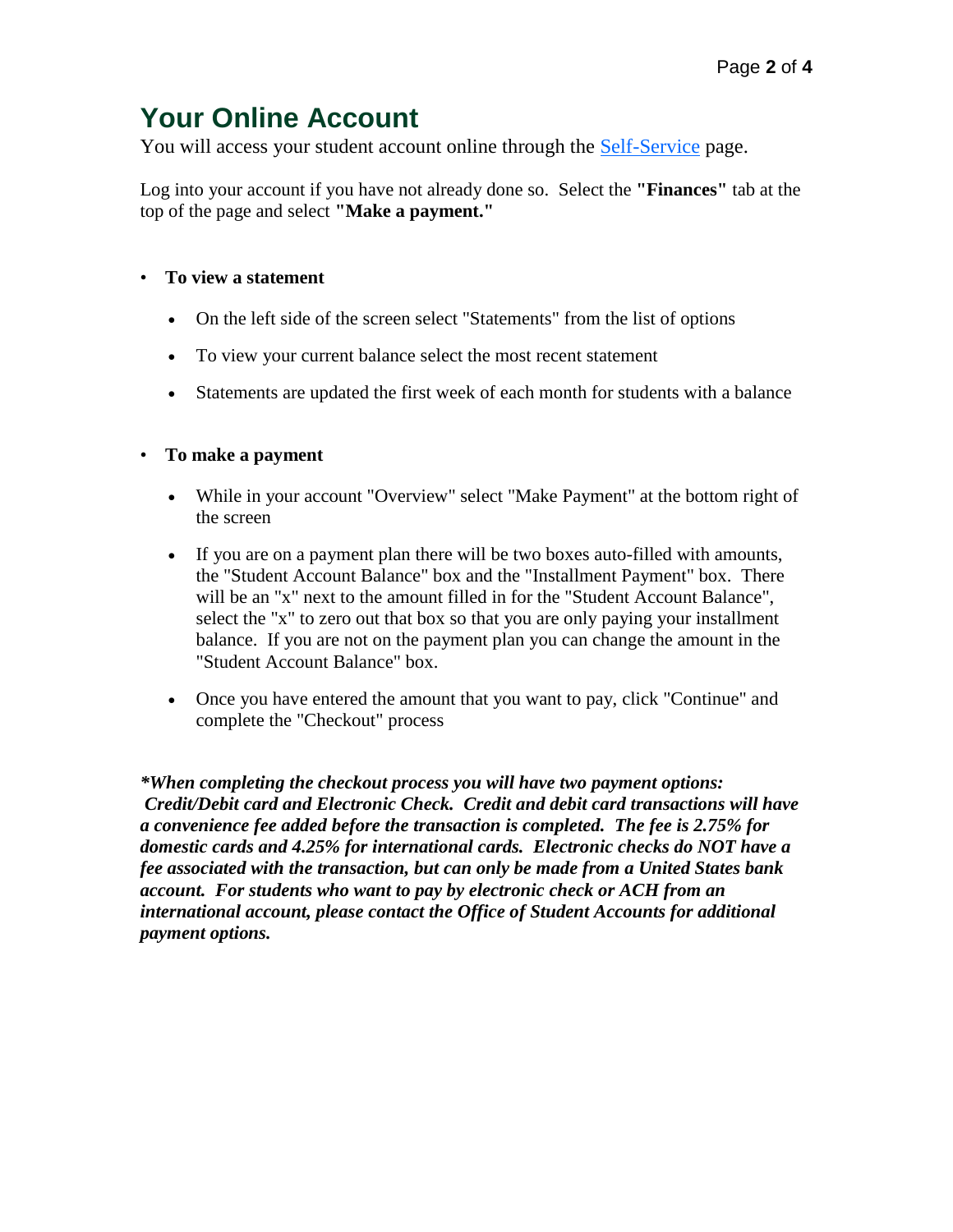Student I.D. #

Deferred Payment Application (Employer Reimbursement Note)

> Tiffin University 155 Miami Street Tiffin, OH 44883

|                                       | Date |  |
|---------------------------------------|------|--|
| Name                                  |      |  |
|                                       |      |  |
| $City$ $City$ $State$ $Zip$           |      |  |
|                                       |      |  |
|                                       |      |  |
|                                       |      |  |
| $City$ $City$ $State$ $Zip$           |      |  |
| Amount to be deferred at this time \$ |      |  |

I authorize the use of any Federal (Title IV), State, and Institutional Financial Aid, for which I may be eligible, to pay this deferred amount, accrued interest and any other accompanying fees.

> X\_\_\_\_\_\_\_\_\_\_\_\_\_\_\_\_\_\_\_\_\_\_\_\_\_\_\_\_\_\_\_ Student's Signature